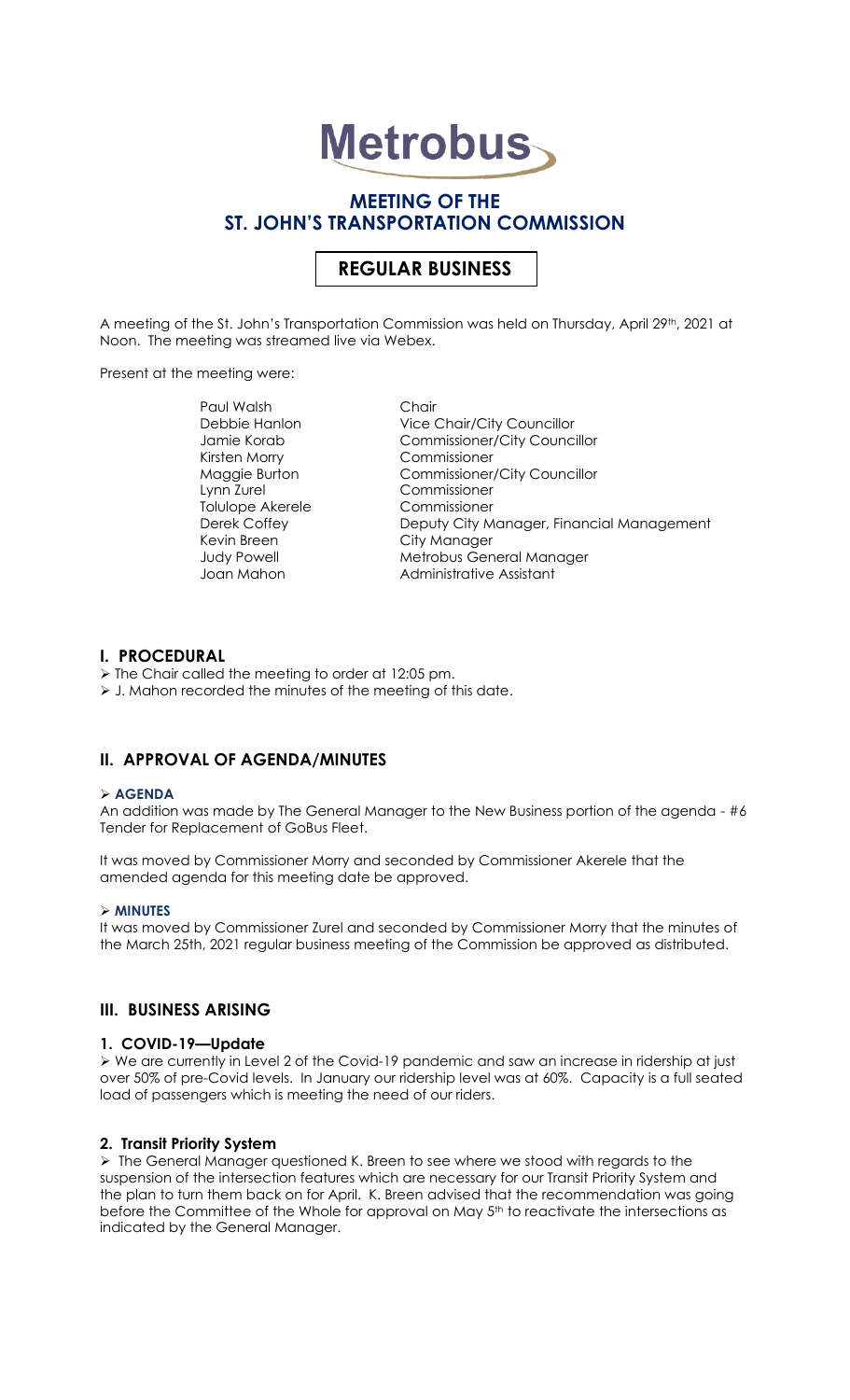

## **IV. NEW BUSINESS**

## **1. 2020 Audit**

Finance Manager J. Hussey provided an overview of the draft audited financial statements for the fiscal year ending December 31, 2020 as approved by the Finance Committee for review and approval by the full Commission. It was noted by Commissioner Zurel that an error stating Total Revenue should have been Total Expenses on Page 18 – note 14.

**ACTION:** It was moved by Commissioner Korab and seconded by D. Coffey that the audited financial statements for 2020 as prepared by BDO be approved once the error is corrected.

#### **2. Financial Statements — March, 2021**

➢ The financial statements for the month of March, 2021 were tabled and reviewed. ➢ Commissioner Zurel questioned the Average Fare on page 12 – *Avg fare (Incl. LIFT) of \$2.79 compared to \$1.93 in 2020 and \$1.86 budget*. J. Hussey, Finance Manager, explained that we are seeing a major shift in our average fare because of the Low Income Bus Pass Program (LIFT). The dedicated revenue shares came on board but our ridership dropped significantly due to Covid. The average fare is propped up significantly. Once ridership levels return to normal, it should come back down.

J. Hussey, Financial Manager, left the meeting.

#### **3. Executive Summary (Regular) — March, 2021**

➢ The Executive Summary for the month of March, 2021 was tabled for members' information.

#### **4. Recommendation – RFP For On-Demand Software**

➢ A memo was circulated to the Commission with regards to the Request for Proposals for On-Demand Transit Service Software with the Review Committee recommending the acceptance of the proposal from Via Mobility.

➢ Six bids were received – four of the bids that were received were deemed to be noncompliant. Upon evaluation of the remaining two bids, Via Mobility and Spare Labs, the proposal from Via Mobility at a bid price of \$755,000 (over 5 years) is over \$350,000 less than the bid from Spare Labs, is recommended for the Commission's approval.

**ACTION:** It was moved by Commissioner Morry and seconded by Commissioner Zurel and carried unanimously that Via Mobility's bid be accepted as proposed.

#### **5. Shelter Installations**

Following an inquiry from Commissioner Burton with regards to the status of shelter installations the General Manager recapped the process:

➢ Challenges are experienced with respect to obtaining approval to move forward on installing a shelter on property i.e. determining who owns the property we are looking to place the shelter on.

➢ Typically, if it is a commercial property, the request has to go to their head office which can take months for approval i.e. – Costco – head office is in Seattle.

 $\triangleright$  Once we receive the approval we then have to apply to the City for their approval and to NL Power for cabling and wiring.

➢ When the City is widening streets or doing sidewalk repair, the Engineering Department will include a shelter installation in the construction plan.

➢ The more shelters we have installed in the City, the more staff we will need to maintain those shelters. Currently, we are at the maximum number of shelters that our current staff can maintain. When the numbers go up to 70 or 80 shelters, we would have to add another position and possibly a support vehicle, especially in the winter months.

➢ Considering that the Route 6 to Galway is a pilot route, Commissioner Burton questioned if a shelter should be prioritized for that area. The route to Galway began at the beginning of the Covid pandemic in 2020. The General Manager noted that it is such a cold and windy area that an old shelter that was dismantled from another area and in stock will be installed. The only cost to placing a shelter in that area right now would be for the installation of the concrete pad. The shelter itself will not be wheelchair accessible but the pad will be accessible with a ramp. The